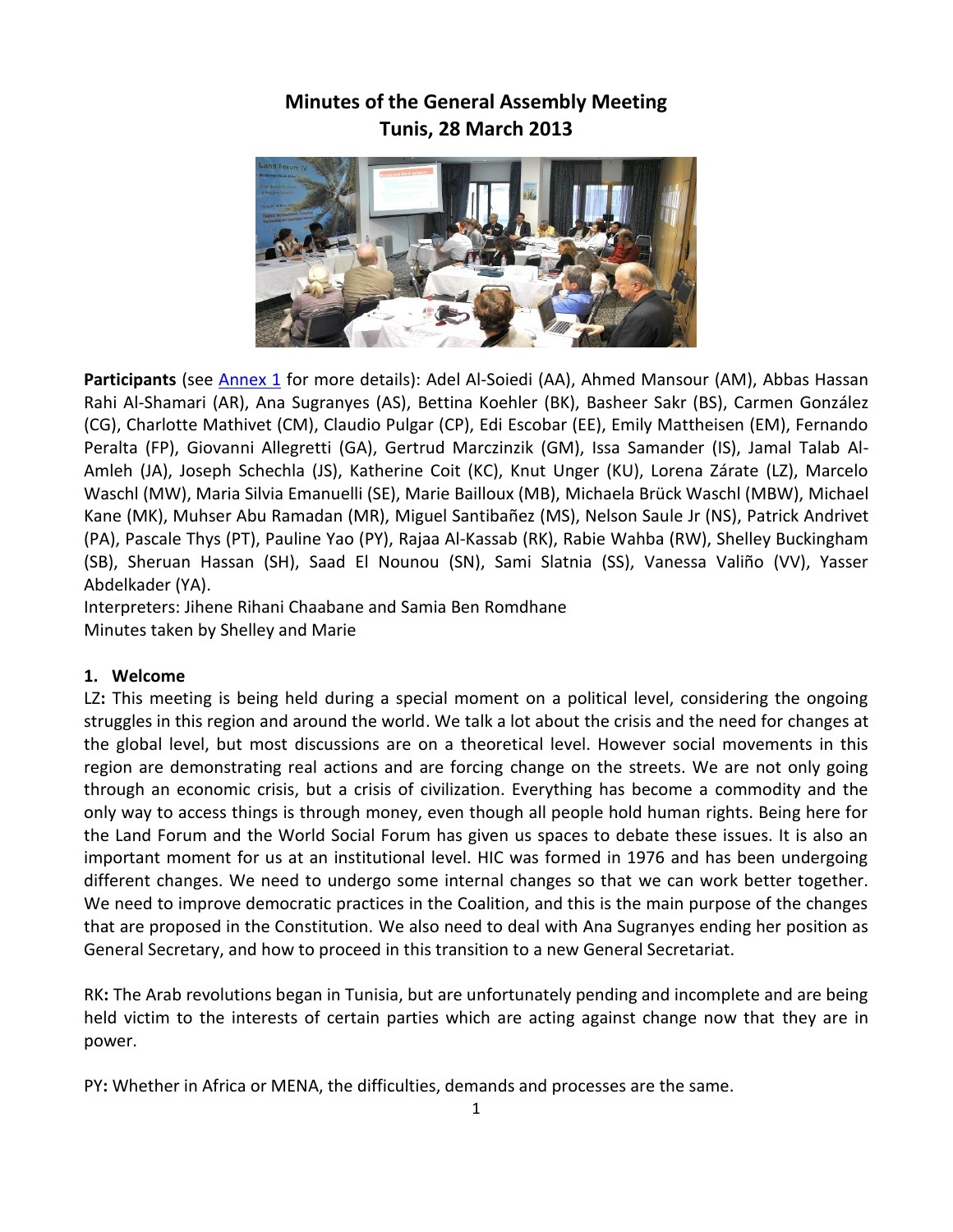# **2. Quorum**

MB**:** The 39 participants (16 women and 23 men) present for this meeting come from 21 different countries (see the list of participants in [Annex 1\)](http://hic-net.org/content/materiales_marie/participants_ga2013_28032013.pdf). There are 34 [members with the right to vote,](http://hic-net.org/content/materiales_marie/hic_members_rtv_28032013.pdf) of which 8 are present at this meeting with another 13 who have sent proxies. An additional 4 members have confirmed their participation in the meeting and will arrive later on with the proxies they have received.

LZ**:** Some Board members have several proxies from other members in their regions because they are in touch with them as their representative.

# **3. Review and approval of the agenda**

LZ**:** I make a motion to vote for the approval of the General Assembly meeting agenda. Vote: 21 votes in favour; 0 against; 0 abstentions.

# **4. Approval of the General Assembly meeting minutes in Naples**

CM**:** I make a motion to vote for the approval of the minutes from Naples. Vote: 21 votes in favour; 0 against; 0 abstentions.

# **5. Regional and Thematic Report**



JS**:** We manage the MENA and HLRN programs from the Cairo office and I will also speak about the South Asia regional program. We help members build their capacity for argumentation, analyze housing and land rights, monitor and analyze situations from a human rights framework, develop modules for training, develop tools and find opportunities to apply those tools. We assist members in representing themselves in international forums, for example at the Russell Tribunal on Palestine, at the Human Rights Council in Geneva, and in parallel

reporting in Cameroun and Israel. The Land Forum is really defining the MENA regional program, focusing on urban- and land-based struggles. We just concluded another Land Forum here this morning and we had a session on how to continue by developing methodology to do country analysis of land and losses and damages stemming from evictions. The social production of habitat is a constant theme in our work at the regional and international level, and we are currently looking at how to bring the right to the city to the region.

RK**:** In Morocco, we have been confronted by new situations of the government destroying housing forcing people to leave their homes. We are standing up for these people's rights to water and access to electricity. We have not been successful in our struggles so far, but we hope to receive support in the future.

## **Europe and North America**

Housing rights<br>
≻ Spain: advocacy for a new law on mortgages<br>
(1.500.000 signatures)<br>
→ France: advocacy through squatting<br>
→ Door fhing housing budget cuts affecting the<br>
Door fhing housing budget cuts affecting the<br>
Do > Housing rights  $\triangleright$  Evictions Evictions<br>  $\triangleright$  European mobilization against evictions<br>
Solidarity with the PAH (Spain)<br>  $\triangleright$  Publication on housing rights and the crisis in<br>
Europe<br>  $\triangleright$  Revitalizing European articulation

CM**:** It has been difficult articulating actions based on the low number of members in Europe and faced with neoliberal austerity policies, few positive effects have resulted. Nevertheless, there are new possibilities for networking that need support, between movements and partners to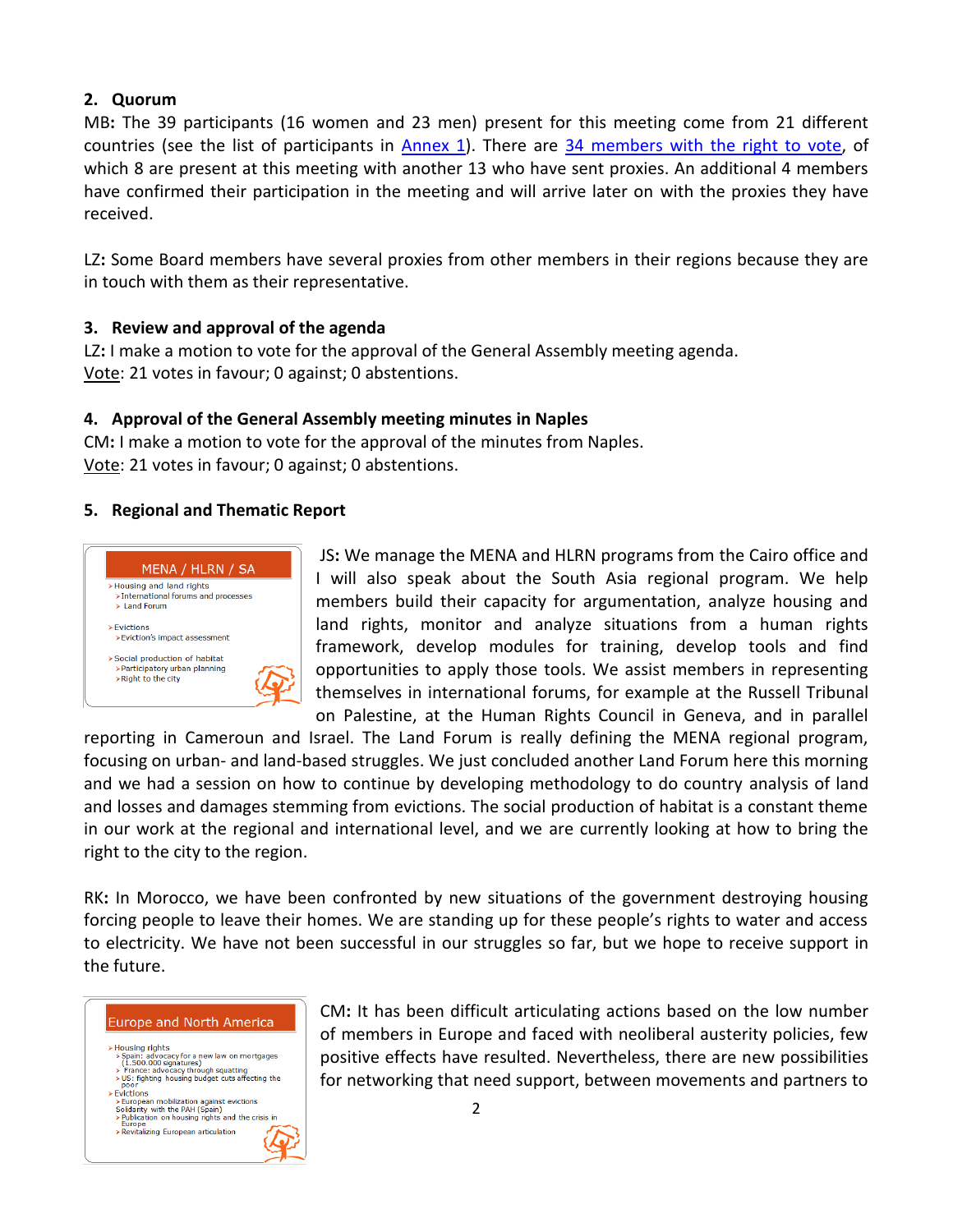address urban issues and the right to housing. We have supported the PAH (Platform of People Affected by Mortgages, Spain) by protesting in front of the Spanish Embassies in Paris, Lisbon, London and Edinburgh and denouncing neoliberal policies and the vicious circle of unemployment and eviction. One concerted action was organized and we hope to organize similar actions in other countries. AITEC (a HIC member) has also produced a [publication on the housing crisis and struggles in Europe.](http://aitec.reseau-ipam.org/IMG/pdf/Passerelle_7_ENG-light.pdf)

#### VV**:** Here is a [video about the PAH](http://www.youtube.com/watch?v=Pqw3ifINh9c)

MK**:** There are also some actions taking place around the mortgage crisis in the US, but so far only at the city level, not the national level. Only 1 of every 4 people who need subsidized housing can access it, and this is related to a budget crisis. The Bush government cut taxes to the rich and expanded the military budget which was never funded through tax increases, so now we have a huge deficit. The Tea Party in Washington wants to cut social programs to balance the budget and so we keep fighting for funding for subsidized housing. In order to protest subsides, we have formed an alliance with other services for things like services for senior citizens and food stamps. We're also fighting to cut the military budget and end the war in Afghanistan.





PY**:** It was not possible to coordinate activities in the Africa region, so I cannot give a regional report, even though we all work on similar themes; with a special recognition for the CNHA of Burkina Faso. In the Ivory Coast, we have focused our efforts on women's security of tenure. Land is scarce and tenure is very precarious. Urban and forested areas are conflict zones as land is an economic resource. Housing is not built for the poorest people, and we advocate changing governments' policies in this regard.

SE**:** Members can read about all of our activities in the Member Space, as this is only a brief summary of our activities which have focused on housing and land rights, displacement and megaprojects. A Mexico People's Tribunal was held where Miloon Kothari was one of the judges, and which led us to work with the Supreme Court to write guidelines for megaprojects and ESCR. A seminar was held on the right to the city where social movements came together to speak about their struggles and alternatives. We are now working on having the Mexico City Charter

for the Right to the City recognized in the law. A regional seminar was organized to discuss a regional charter and developing the strategy to formulate an international agenda. Also last year, a judge recognized the right to water for the first time, which led to the obligation of the government to provide the proper infrastructure to allow a water supply to people who did not have it in their homes previously.



AS**:** The Secretariat's activities for 2012 are also available in the Member Space, an online platform which in itself represents one of the biggest projects that we have accomplished in the past 2 years. We worked on some local actions in Chile, like the organization of Raquel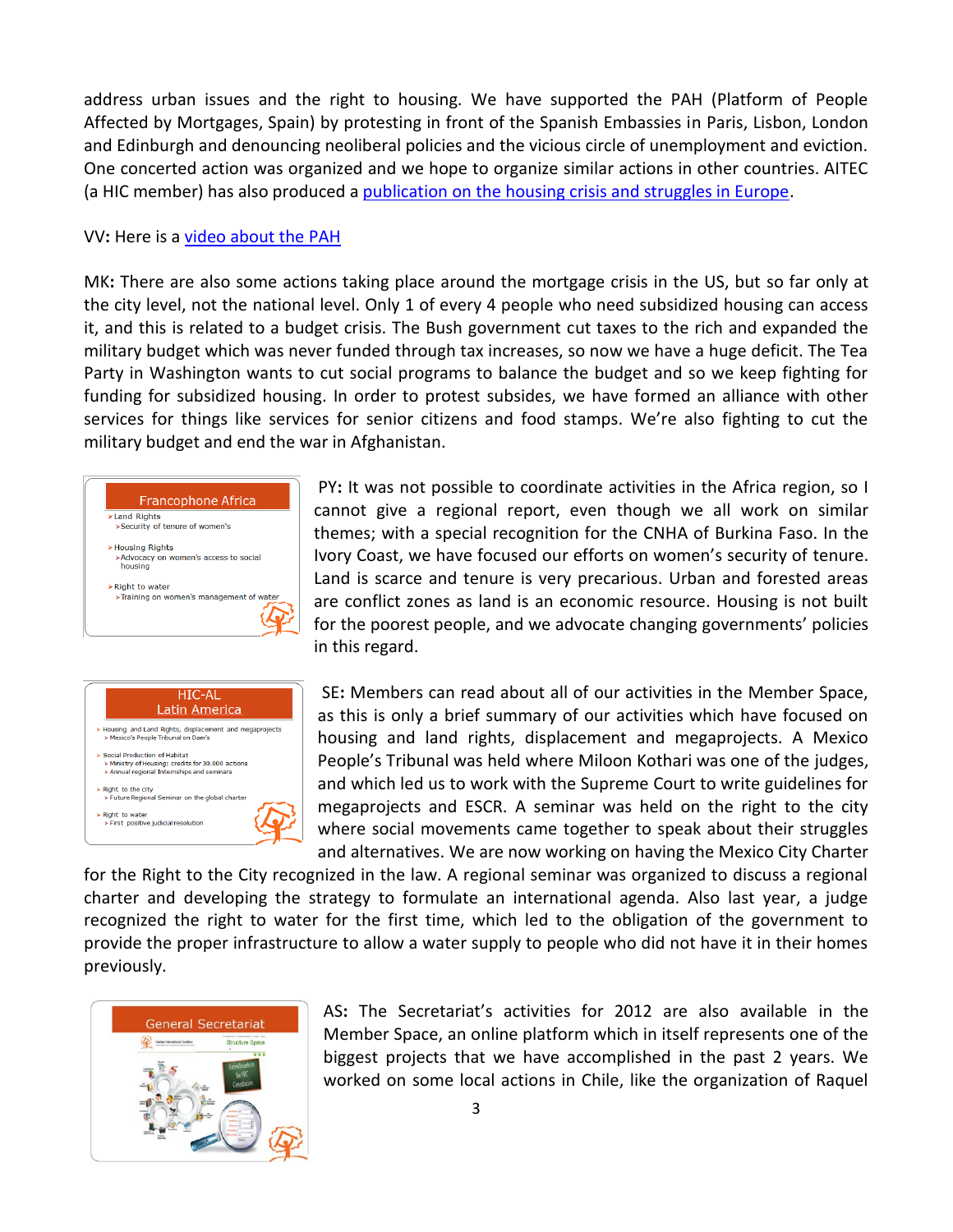Rolnik's visit, after which the government requested us to develop the introduction to a normative baseline for the right to housing in Chile.

*Note: Claudio Pulgar from the Observatorio de Reconstrucción joined the meeting at this point. This changes the quorum to 9 members present with the right to vote, and 13 proxies.*

### *At this time, the debate was opened up for members to share their work.*

IS**:** Through learning about the work being done by the HIC-AL office, I am reminded again of the need to send some experts on the social production of habitat to the MENA region, where corruption and other problems have created a very complicated situation. Perhaps Rajaa could be in charge of coordinating this work between Latin America and MENA. It's important to have an office in Geneva and take up some of the issues that COHRE used to address. We should also begin planning for the upcoming WUF and take advantage of this meeting to develop the basis for a campaign and a central theme to include in the agenda of the next WUF.

SH**:** Kurdistan is divided between Iraq, Iran, Syria and Turkey. Many people were forced to leave their areas which divided up the people. Housing is needed to replace villages that were destroyed, and I think the Coalition could shed some light on housing rights. In the revolution taking place in Syria, the military has been destroying homes there too. As the world crisis is spreading, it is even to developed countries like The Netherlands. Housing is a crucial issue there too, as there are plenty of Dutch citizens who have lost their jobs and can't afford to pay for their housing. I am interested to know how the Coalition can address these issues.

MR**:** The Coalition's activities should be focused on actions that challenge neoliberal policies and on how we can influence the development of social policies and alternative policies that help poor communities. MENA is in crisis with the ongoing transformations, and the new governments are still adopting neoliberal policies. The Coalition should be thinking about solutions and alternatives. We suffer a great deal in Palestine due to the Israeli occupation and the US-based military attacks have caused the destruction of 25,000 homes and public institutions. We need to have a link between urban issues and the right to housing, but we can't do anything if we have no resources.

CP**:** I am a new HIC member and represent the Observatorio de la Reconstrucción which was founded in 2010 at the University of Chile. The neoliberal economic model implemented in Chile has been copied around the world. We are working with civil society to conduct critical research that is being used to develop proposals for alternatives to present to the state. The 'Andha Chile' is a movement of people indebted with mortgages and is similar to the PAH in Spain. We need to act in a systematic way on a global scale and engage youth in international struggles.

KU**:** Habitat issues are very closely linked to the financial crisis, and housing is a human right for which we are fighting. We have a double approach in land and housing, and these may be the key to overcoming the crisis. We need to think about our approach on a global level, to think about involving new actors, follow examples like the Indignados and Occupy, and align ourselves with other movements and their approaches. HIC has existed for decades and we need to think about the role of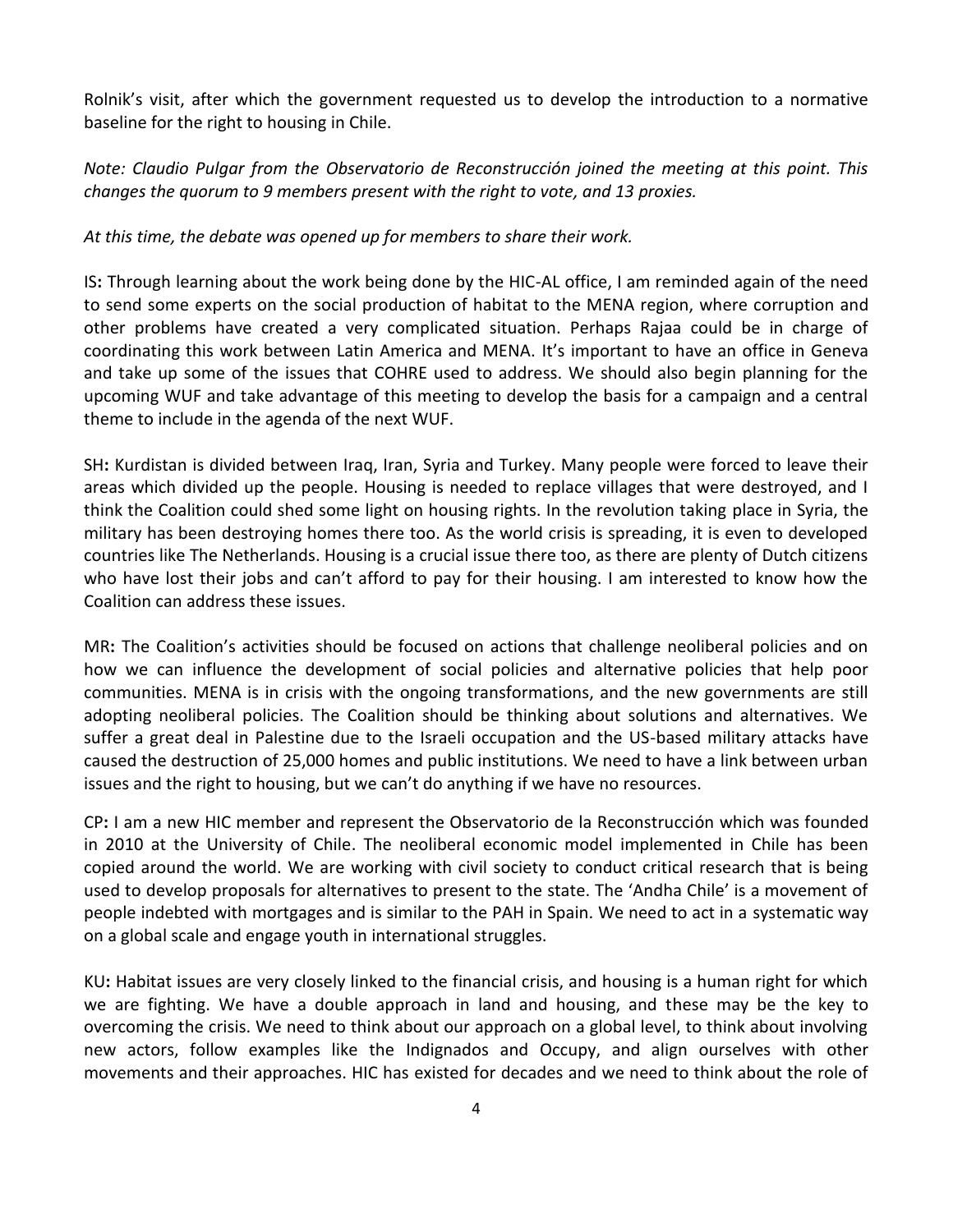this aging Coalition. A proposal for the future is to think about the role of housing and land inside the capital accumulation process in a way that leads us to think about alternatives and connect us at the global level.

**JS:** We're living in a new age, and despite the unfortunate continuing neoliberal issues and occupation, things are happening at the local level. Former dominant parties that were local authorities are in a state of ambiguity or are no longer there. People in informal settlements are perhaps more prepared for change than others. This creates new social formations and new opportunities for work. We've been working with members to develop strategies, techniques for social mobilization, and to get people prepared to assert local plans in the void of local authorities. The office in Delhi is working on guidelines and we're trying to operationalize these principles to provide guidance for local authorities. At the same time, this is a time for global projects and there is a need for sustainability. One example is the work being done in the state of Rio Grande do Sul in Brazil, and a possible project could be between Brazil, Egypt and Tunis. The future of the Coalition is in the unity of struggles. At the international level, a new initiative began in January of this year in the Human Rights Council, to develop human rights norms for local authorities, which in many ways is linked to the right to the city. There are opportunities to work in Geneva and we are going to work with former COHRE staff to preserve their work on the violations database. Interregional exchanges are really coming of age in this mature Coalition.

*Note: Pascale Thys (HeP), Miguel Santibañez (JUNDEP), and Giovanni Allegretto/Bettina Koehler (INURA) joined the meeting at this point, all of whom have the right to vote, therefore changing the quorum to 12 members present with the right to vote. In addition, Pascale brought a proxy from BSHF, making the total proxies 14, and the total number of votes 26.*

#### **6. Open debate on HIC achievements and challenges**

LZ: Now we will debate on the HIC strategy based on concrete proposals for actions and projects at the regional and international levels.

PT: At Habitat et Participation (HeP, located in Belgium), we are working on a project which collects information on the housing and land situations in each country and displays them on a map, and is mainly focused on urban issues. It is being funded by the Fondation pour le Progrès de l'Homme with other partners. For more information, please see the [PowerPoint presentation](http://www.hic-net.org/content/materiales_marie/expose_hep_ag2013.pps) (in French) which details the objectives and gives examples of some cases. The [HeP website](http://www.habitat-participation.be/habitat-urbain.html) also has more information.

NS: There are two initiatives happening right now which present us with possibilities to work together. The first is a process to internationalize the right to the city platform. We began doing this during the first WSF in Porto Alegre, 12 years ago. During the following several WSF, we developed the World Charter for the Right to the City. In Brazil we have been successful at mounting a coalition called the National Forum for Urban Reform (FNRU). Next year in March and May there will be an international forum in Brazil. We have been inviting other organizations to join this process to internationalize the right to the city platform, to discuss a new international urban agenda and to build strategies on how to implement this agenda. We are planning a preparatory meeting in October 2013 with the FNRU. We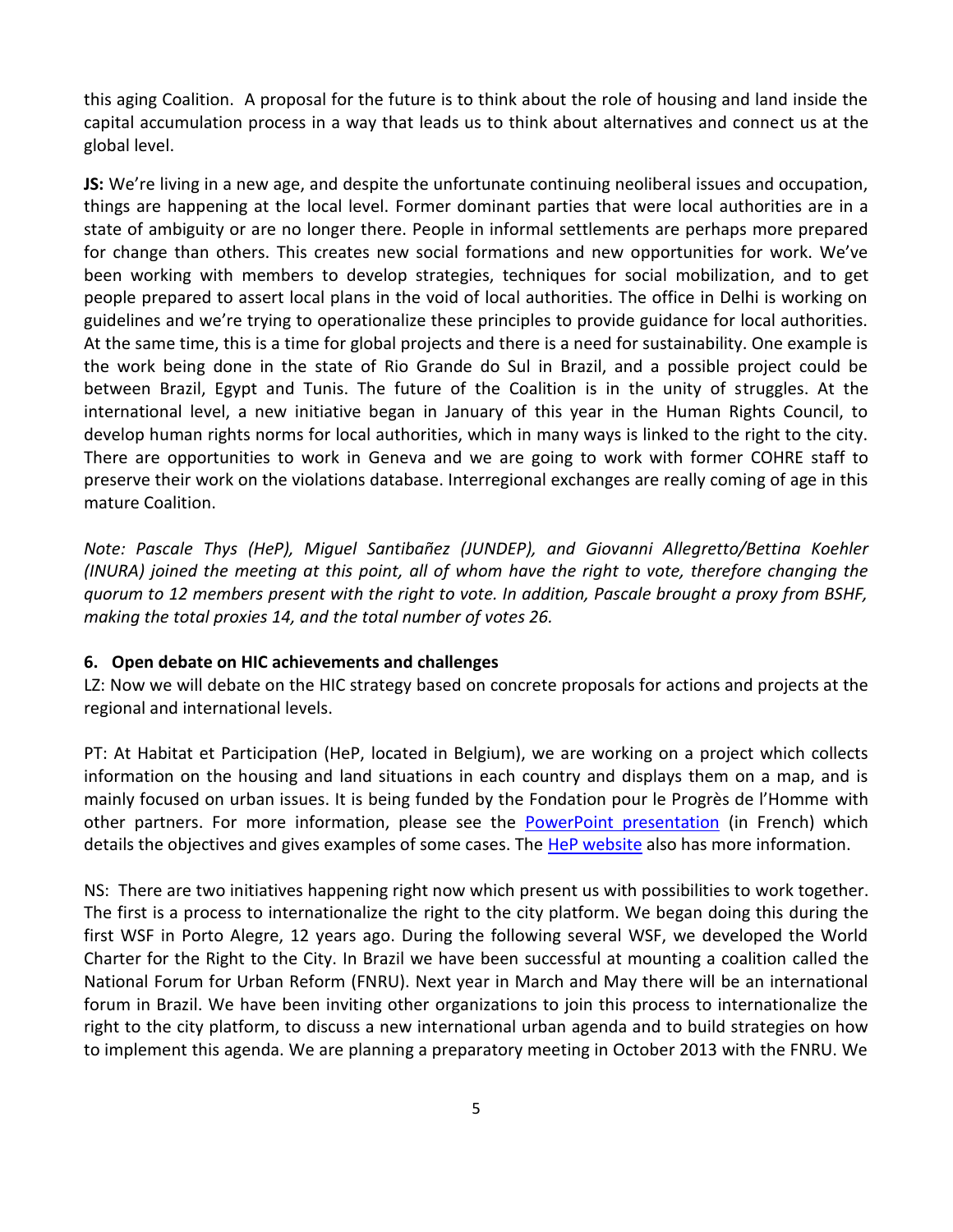are not intending to bring discussions about this international strategy to the WUF, but rather in the years following the WUF.

The other opportunity is around a campaign we are carrying out in Brazil about the social function of land. Our focus is on how we can implement the social use of urban lands in informal settlements, in lands that are unoccupied, in public lands and public buildings. We think that it's possible to work on this together, along with other common struggles like for the right to water.

CM: At AITEC (the International Association of Technical Experts and Researchers) we develop strategies based on citizens' expertise, and provide a bridge between, on the one hand, researchers and specialists, and on the one hand, activists who are closely linked with social movements. Our main achievement last year was the publication of a book on the right to housing and the housing crisis in Europe. We are now in the process of putting a new publication together on the social function of land and property in collaboration with some partners. The publication will be centered around the idea of land as a common good, which is especially relevant in Africa and the demands of indigenous populations as we have witnessed recently with the First Nations peoples of Canada and the *Mapuches* in Chile. Some HIC members (for example, HeP) are part of the team of editors, and Lorena will also provide some political insight. Everyone here is welcome to propose themes for the publication, which we hope will be published in October.

LZ: In relation to some international context and some current issues, the Special Rapporteur on the Right to Adequate Housing will be finishing her mandate next year. She has decided to focus on the security of tenure as her final theme. This is important for us because it emphasizes that the right to housing is not the same as the right to private property. The first SRHA report on this theme can be found [on their website.](http://direitoamoradia.org/?p=18863&lang=en) It is clear that property rights will not solve housing issues or provide security of tenure. Promoting property rights is the only policy the World Bank has been promoting for the last 30 years.

Another important issue is that there have been specific attacks on housing and new social housing is no longer being provided. These are attacks on cooperatives and collective ownership. This should be one of our main concerns. Two new SRAH reports will be coming out in October and we will have to comment on them. In Naples we listened to the huge differences HIC has with UN-Habitat. We are focused on human rights and they are not. We need to organize around World Habitat Day, the WUF next year in Medellin, Colombia, and Habitat III in 2016. We also need to work with rural populations.

MK: We spoke about disseminating an open letter to UN-Habitat, challenging them about their leadership and promoting a neoliberal model, especially around the upcoming meeting of the Governing Council to be held in Nairobi in April. They are promoting the forced displacement of people, like through their support of the Cairo 2050 Master Plan. We should get some members to form a committee to draft this letter to UN-Habitat.

KU: I would like to support the idea of promoting social rental housing or publicly-controlled housing as an alternative policy. The International Union of Tenants is lobbying at the UN for a new position on affordable rental housing. HIC should put more effort into this topic and talk about what it means. This is related to the project that Pascale presented, as we should be mapping private landlords and social housing.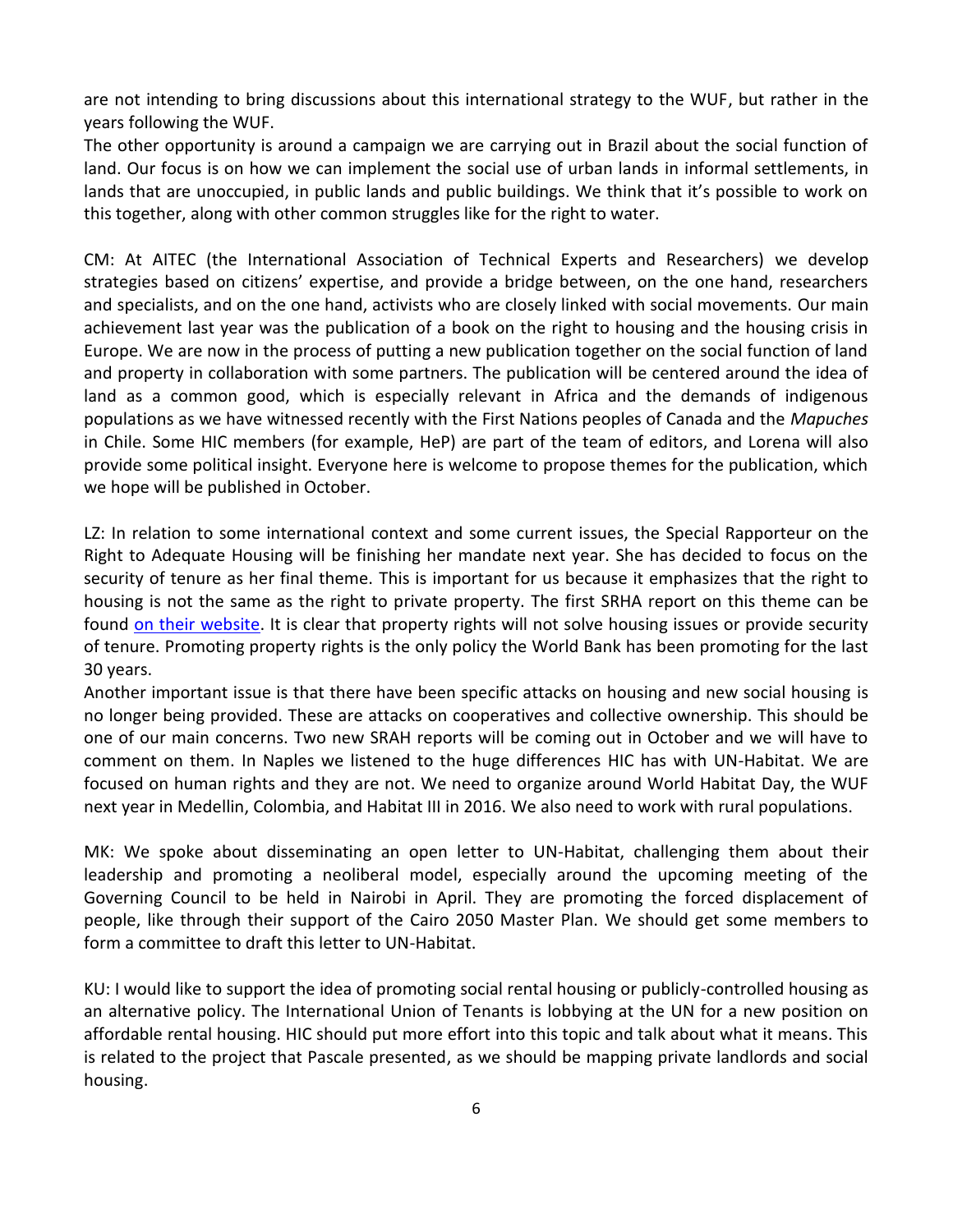I'm not sure about the social function of property. I think it has a different meaning in Spanish. This to me just means that property has a function. It doesn't work in English, or at least not in German. I think we should call it the social responsibility of property, to emphasize that property can´t be used for anything you want. I think we should talk about the public control and social responsibility of housing and property.

NS: We should see about how to better translate these terms, especially if we are going to build a campaign or platform. I think we are ultimately talking about the same thing. The problem in Brazil is that even when people have housing or land titles, there is a cultural value to land that is not recognized.

KC: We have to be clear about the meaning of these terms. Property in New York or Paris gives an enormous amount of power, but owning a little spot of land in poor communities is essential for their security. It is very important for poor people to own a small bit of land. Regarding cooperatives, they come to mean very different things in different countries. In Holland a cooperative could be of 10,000 units, whereas in Canada it could be only 5. So we have to be careful about the terms we use in relation to what they mean in different parts.

JA: I think these discussions are a bit too detailed, and could have been better to present in the Land Forum. In any case, regarding housing, farming areas are being reduced in size. The role of civil society is to do scientific research.

PY: What I previously mentioned about women is also valid for all the people living in rural areas. When we talk about land as a social good, there is a problem for people who want land but there is no land available. Land that should be used for farming is being grabbed by governments and multinationals. We try to produce research and stop the occupation of rural and agricultural areas and also to protect the rural peoples' rights to land, as it is their only source of survival. They need land for economic prosperity. We would like to learn from other countries' experiences on how they are protecting rural peoples' rights to land.

MS: There is an opportunity for global civil society to respond to the MDGs, which is an opportunity that we cannot pass up. We must be engaged in debates led by civil society to advocate for spaces to discuss democracy and development related to the right to the city and housing.

LZ: I would like to propose to set up a working group for the publication that Charlotte is coordinating and another working group to work on World Habitat Day.

CP: Concerning the social function of property and land, I think it is the same interpretation. However there is something wrong when we talk about 'property' and it is assumed that we are talking about 'private property'.

VV: This discussion about the social function of property and land is interesting. If multinationals own half of the city, there should be some limits in place that respect the social function of land and property refers to the limits of property. Another discussion is about where we want to focus our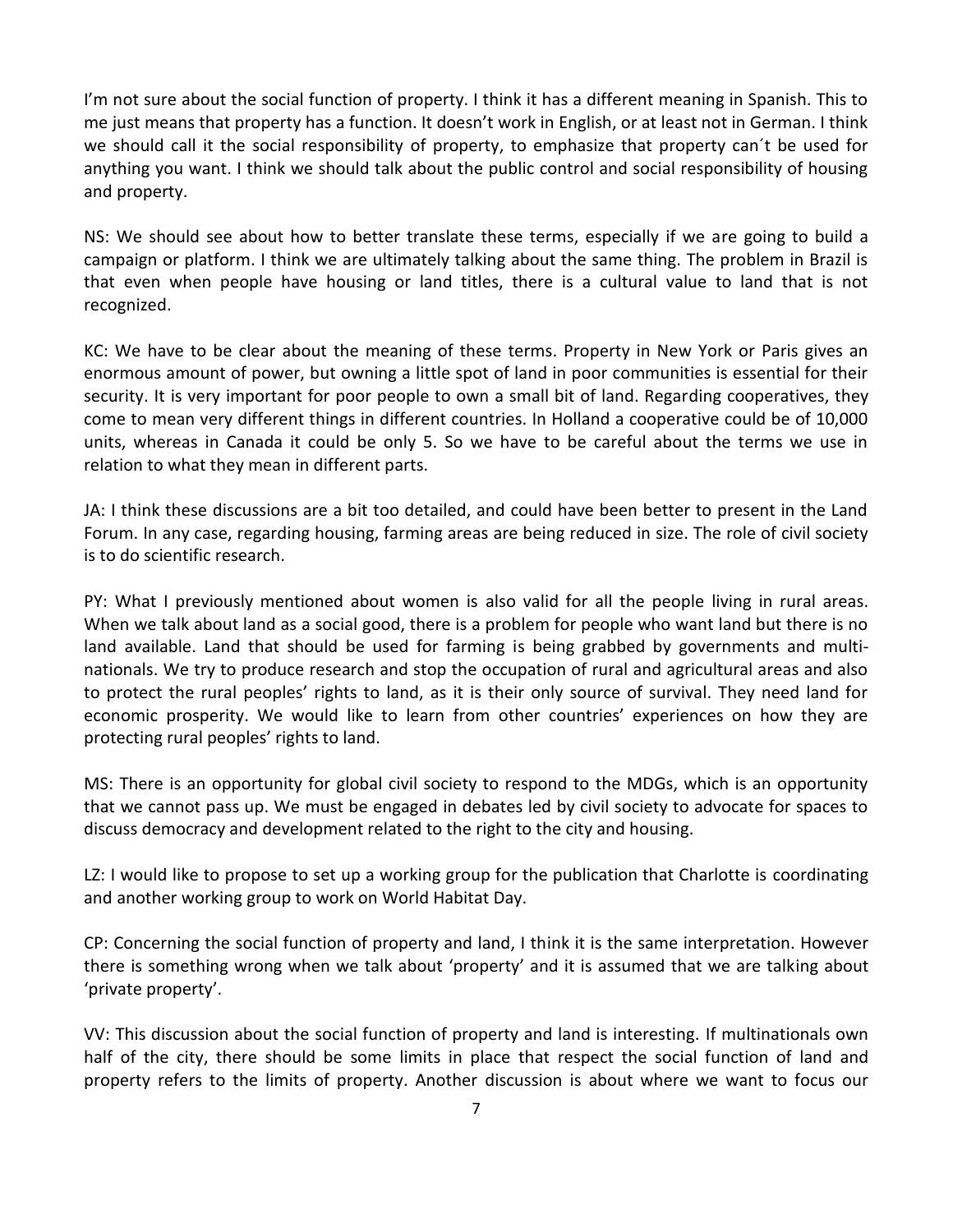efforts to have the greatest influence. The UN is important, but I think we should not only concentrate on meetings like the WUF. I think we should also think about targeting other global meetings where very important decisions are made, like the G8/G20.

CM: As a Coalition, I think that when we come to spaces like the WSF, we should hold events like the General Assembly in the actual conference, and not in a separate space.

NS: It is necessary to continue the discussion about the social function of property and land and a working group should work on this, especially towards the preparatory meeting for the conference in Brazil.

CP: We also need to work more on coordinated actions for World Habitat Day. There are actions being done in each region, but nothing is shared on a global scale.

# **7. HIC Financial Report**

**AS:** The Treasurer must present the financial statements to the General Assembly, however as it is only March, the audits are not currently available. Resources administered by the different HIC structures show similar figures as during the last three years. In 2011, membership contributions have decreased by three quarters from \$4,500 USD in 2011 (at the time of the HIC President election) to \$1,428 in 2012. I would like to request delaying the presentation of the financial statements for 2012 until it is published in the 2012 Annual report. The General Assembly could then review the statements in three months' time. We request you all to contribute to the 2012 Annual Report by sending short articles to the Secretariat.

LZ: The motion is to vote for the approval of this procedure, to delay the approval of the financial statements for three months, until they are published in the Annual Report. Vote: 23 in favour; 0 against; 0 abstentions

## **8. Amendments to the HIC Constitution**



The final version of the amendments to the Constitution may be found [here.](http://www.hic-net.org/news.php?pid=4763)

MK: The Constitution was last amended in 1997 and a lot has happened since then. The main objectives of these amendments are to streamline the structure of the Coalition, make it more democratic and more accountable to members, and to engage members in decisions made about the Coalition. This

was also a recommendation made by the evaluation. The key vision statement in Article 2 has been clarified and the language has been improved. For the first time, the constitution includes a definition of 'habitat. Article 4.3 now changes the definition of member contributions to include non-monetary contributions as a way to gain full membership. Another set of important changes were made in the composition of the Board, in Article 8 and 9. The composition of the Board has been reduced (from 17 to 11), based more on regional representation and not thematic. Article 14 makes it clear that a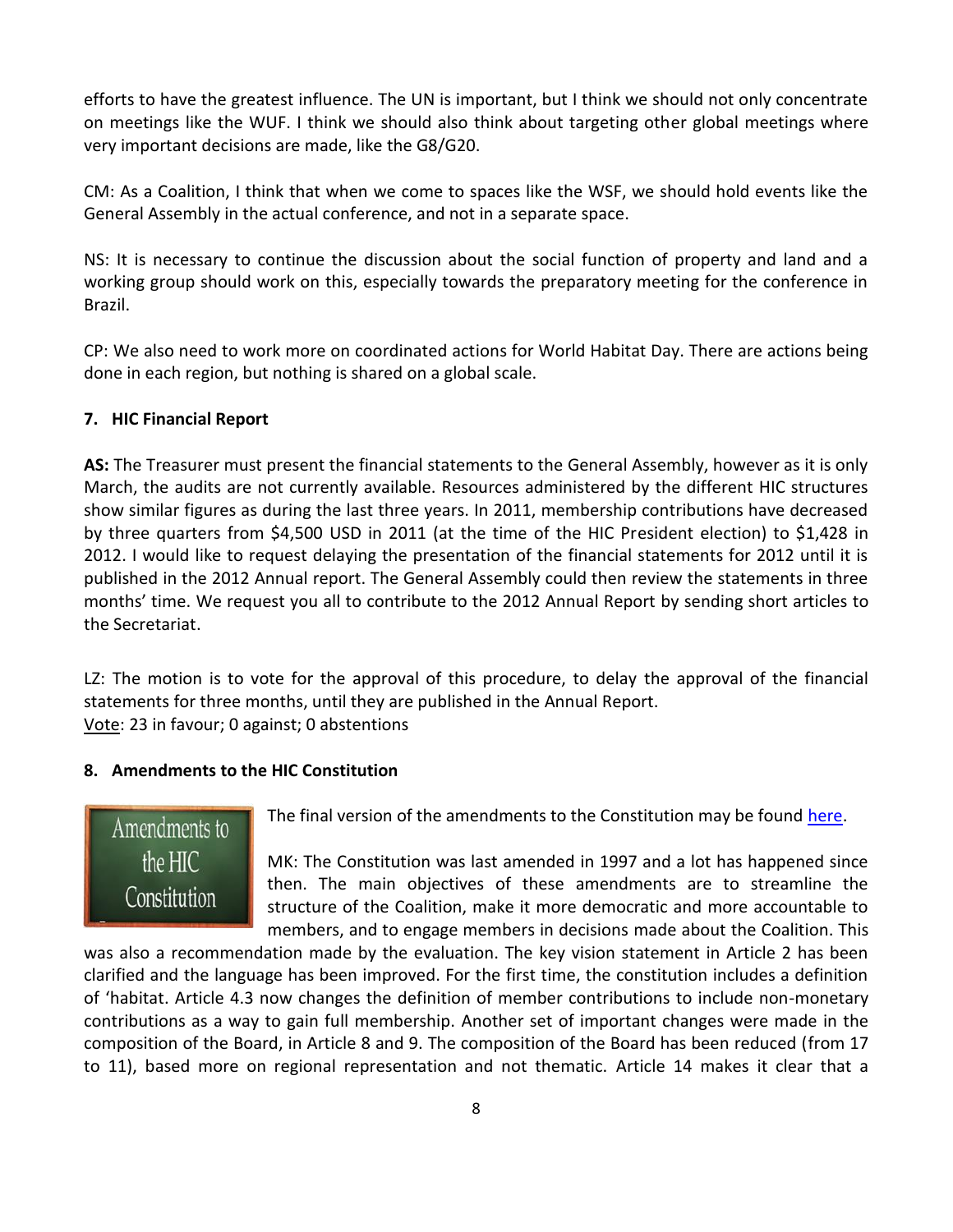member may receive only one proxy from another member to vote in her/his place. Article 16 and 18 drop the notion of 'Focal Points' and only now only mention 'Reference Centres'. Article 18 redefines 'Committees' as 'Working Groups' and streamlines its definition, making it easier to form and manage working groups. There is now a definition of a quorum for the General Assembly, which is 20% of members representing 10% of the regions.

LZ: These changes are intended to simplify the operations of the Coalition to make it easier to work together. We need to make a motion to approve these changes, but there are a couple of outstanding points that we need to address here.

PT: I think that it is extremely difficult to vote on these changes as we have just seen the document now and do not have time to review it thoroughly before voting. In Belgium, it is necessary to provide 10 days in advance of making these kinds of changes.

LZ: According to the current constitution, the requirement is to give 8 weeks' notice to make amendments. This was done, a blog was set up by the Secretariat accessible through the Member Space, and several notices were made to members to review the proposed amendments online.

NS: In Article 4.3, I propose to include the word 'regional' to "members are those organizations/entities of local, national, or international character".

Also, in Article 8, it mentions only the women's movement, but I think it should include a mention of movements struggling for gender equality and those that are challenging cultural notions of equality. Likewise, "gender equality and diversity" should be added to article 2.3

VV & SB: To this end, we should include "women's and feminist movements" in Article 8.4.

JS: The human rights principle instructs that minorities are groups that need more representation.

RK: We should include a representation of minorities in Article 8.5

MK: Article 8.5 should read "One associated member to be named by the Board, representing discriminated groups and minorities"

LZ: There are 34 members with the right to vote, so we need a minimum of 23 votes to make the required two-thirds majority to approve these amendments. As we did not reach this majority here, we must now open a process for the remaining members with the right to vote, to vote online until April 28.

Those members who have given a proxy to another member present at this General Assembly meeting who abstained from voting on the amendments to the Constitution, will be able to vote on the final version of the amendments. Online voting will be available until 28 April to allow more members to participate.